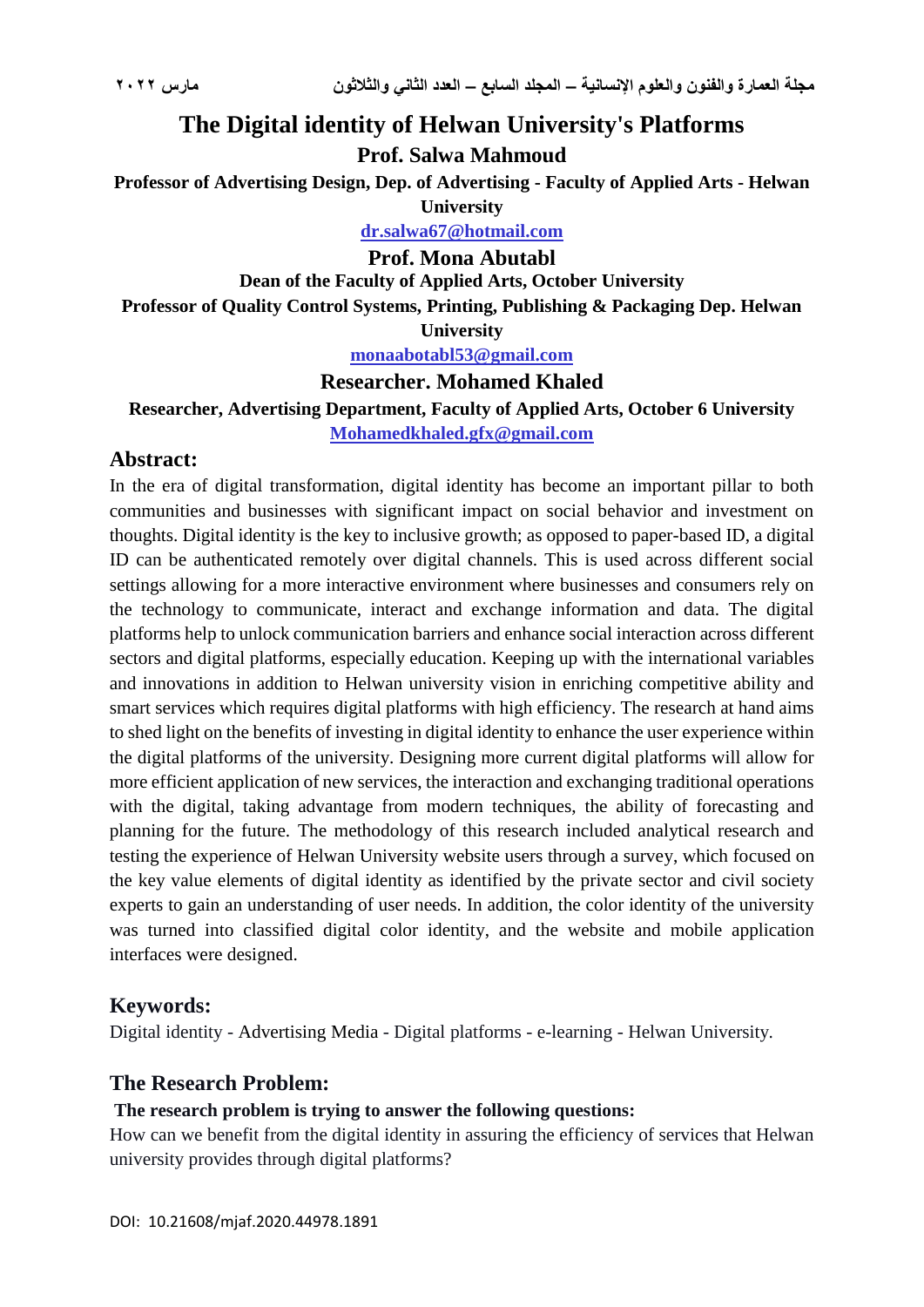#### **The Research target:**

The investment in the digital identity to achieve efficient digital transformation through digital platforms with high efficiency inside the educational institute (Helwan University).

#### **The Research assumption:**

This research assumes that employing the digital identity inside the educational institutes (Helwan University) contributes to improving the efficiency of the services provided.

#### **Research limitations:**

Spatial limitations (Helwan University), Time limitations (starting from Oct 2019 till the research is finished), Objective limitations (the digital platforms of Helwan university).

# **Research Methodology:**

Analytical research and testing the experience of Helwan University website users through a survey, which focused on the key value elements of digital identity as identified by the private sector and civil society experts to gain an understanding of user needs. In addition, the color identity of the university was turned into classified digital color identity, and the website and mobile application interfaces were designed.

# **The Results:**

1- The interfaces of the website and mobile application of Helwan university were designed through the examination of the target and the extent of benefit.

2- Through the examination of the inclusiveness of the digital platform, the digital color identity of Helwan university was emphasized with the latter's identity as the use of the classification of colors facilitates providing high-speed services.

# **3- Through the examination of information security and freedom of choices, solutions were provided to enrich the trust of the user in information security and digital platform protection.**

# **Discussion**

Through the discussion of the results, it was found that what has been reached is a definite result imposed by the circumstances. It was the reason behind the digital direction in education and communication. What helped in reaching these results is the eagerness for the global changes and innovations in education and advertisement in addition to the availability of devices with different specifications and electronic infrastructure.

# **Recommendations:**

1- The adoption of a clear strategy toward the digital identity with support to the digital transformation in the society in alignment with Egypt vision 2030.

2- Designing and creating digital platforms for the institute that achieve convenience, speed and inclusiveness in providing digital services through digital identity.

3- Making sure of the availability of E-learning programs inside educational institutes, and it is accessible by all people.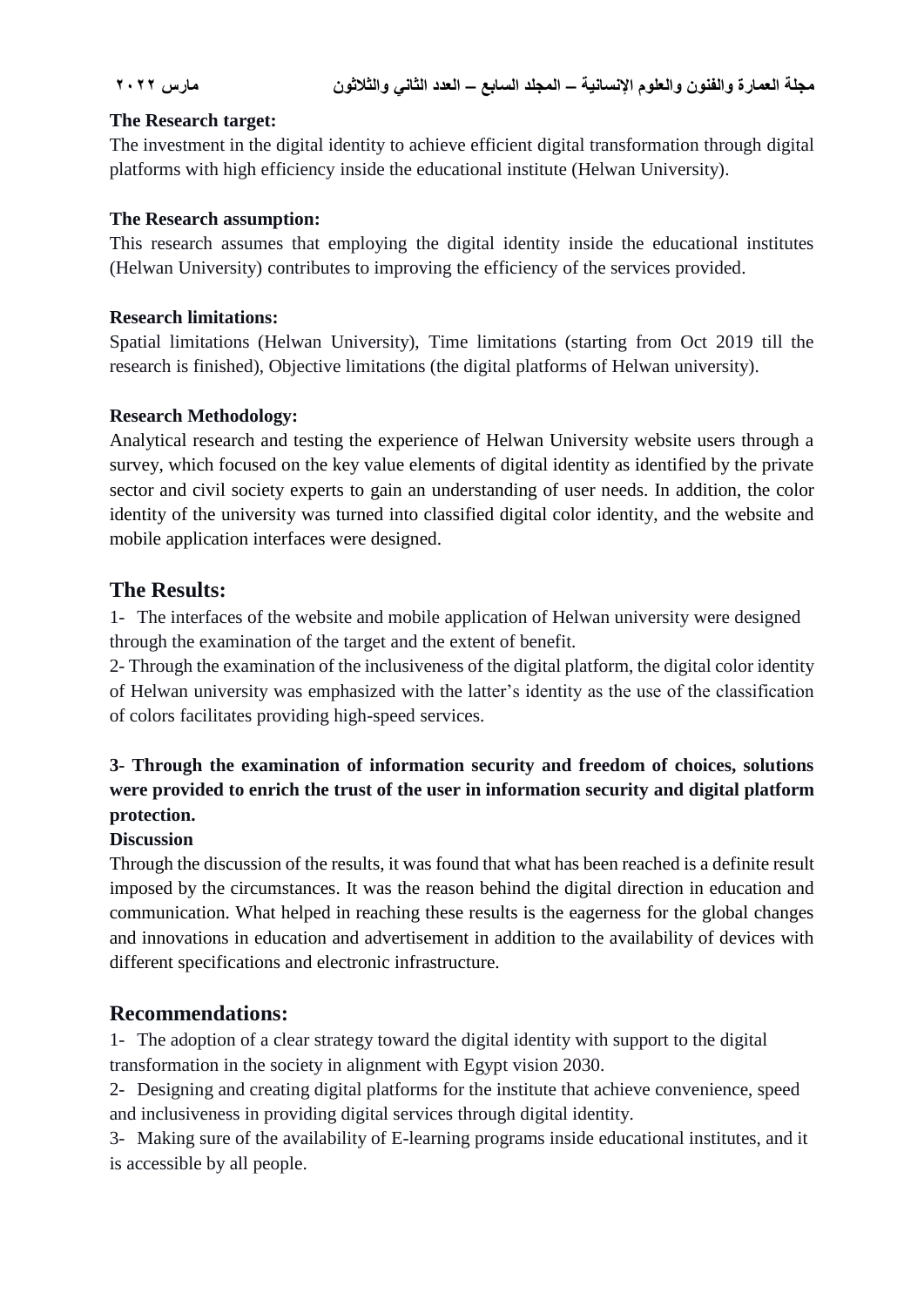4- Protecting the privacy and information security that ensures the efficiency of the digital identity of the platforms.

5- Developing the digital identity of the platforms in Helwan university with ensuring the the efficiency of services, saving time and effort and achieving sustainable development



# **The elements of designing user-centric digital identity:**

The previous table is a measure of the quality of Helwan university website design as an electronic platform to clarify the digital identity to use this scale, and its indicators were divided into a group of elements that will be fulfilled through the items of the questionnaire prepared for that.

| <b>SECURE</b> | <b>OFFERS</b><br><b>CHOICE</b> | <b>USEFUL</b> | <b>INCLUSIVE</b>       | <b>FIT FOR</b><br><b>PURPOSE</b> | Num |
|---------------|--------------------------------|---------------|------------------------|----------------------------------|-----|
| Secure        | Protects user<br>rights        | Portable      | Accessible             | Accurate                         |     |
| Auditable     | Transparent                    | Interoperable | Universal              | Sustainable                      | 2   |
| Do no harm    | User-managed                   | Responsive    | Non-<br>discriminatory | Unique                           | 3   |

# **The questionnaire results:**

Questionnaire results for Helwan University website: **implementation:**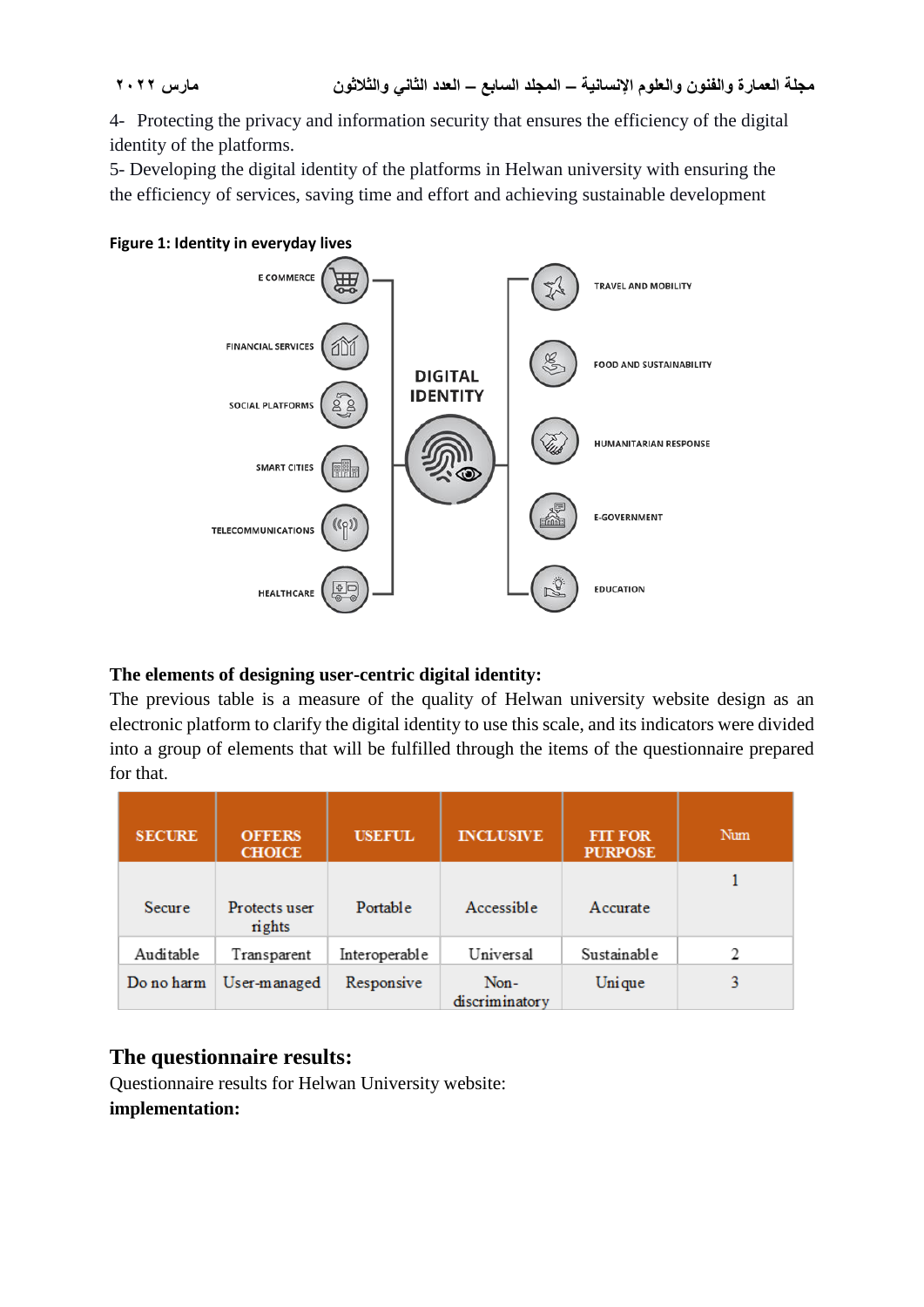



Showing in percentages Digital identity elements evaluation for Helwan University website.

#### **1- Color identity classification**



Figure 4 Mobile Application design for Helwan university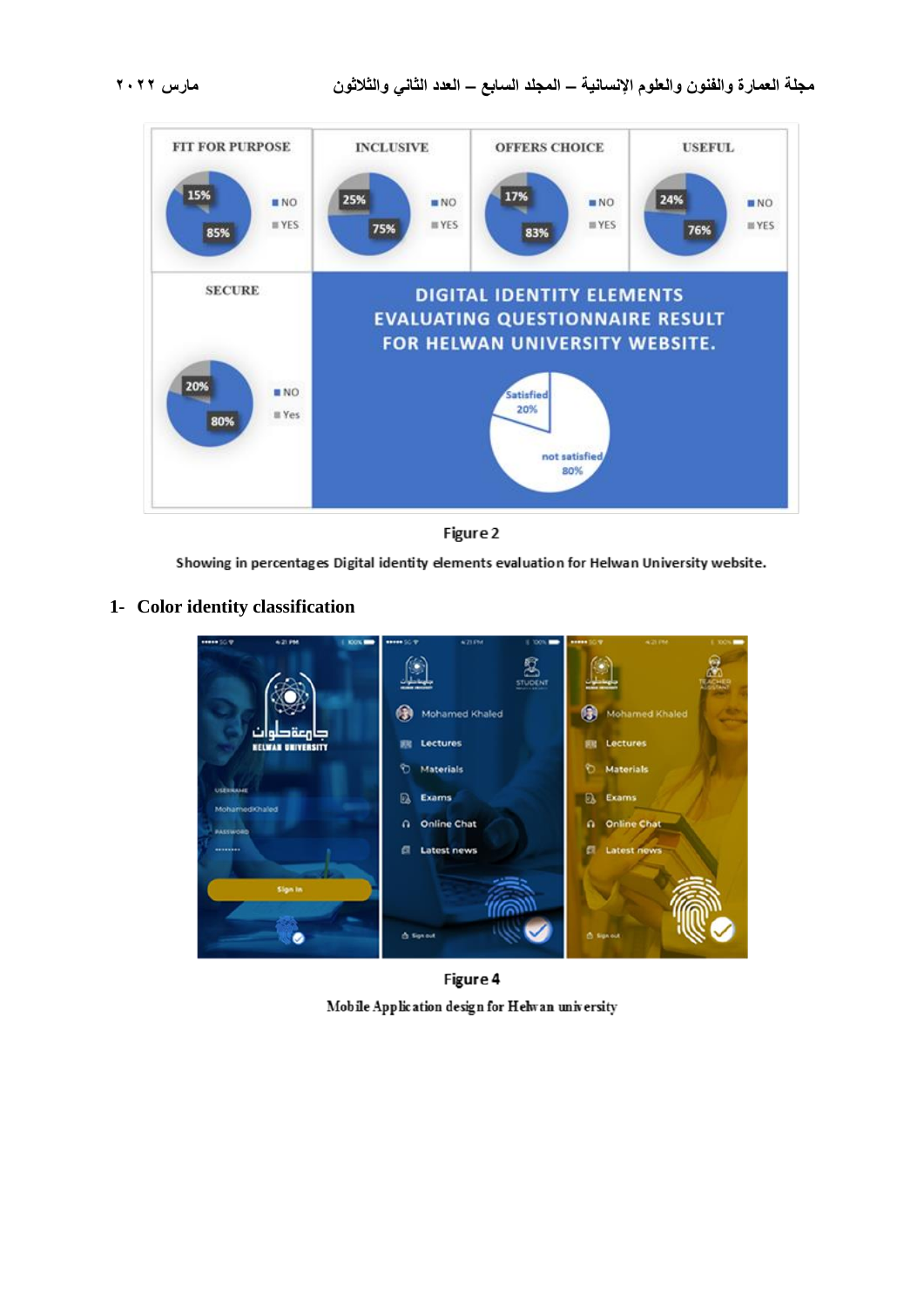#### **2- Mobile Application Design**





Color identity classification for Helwan university

**3- Website interface Design:**



**Website Design Interface for Helwan University**

# **References:**

1- Aieda Mustafa, Global scientific platforms and their role in promoting scientific research communication between researchers, The 10th International Scientific Conference, 2019 2- Imam Mohammad Ibn Saud Islamic University, Definition of e-learning, Ministry of education, Kingdom of Saudi Arabia, Accessed: 29 Oct 2020 https://units.imamu.edu.sa/deanships/elearn/announcements/Pages/Elearning\_Project\_article\_08\_03\_1438.aspx